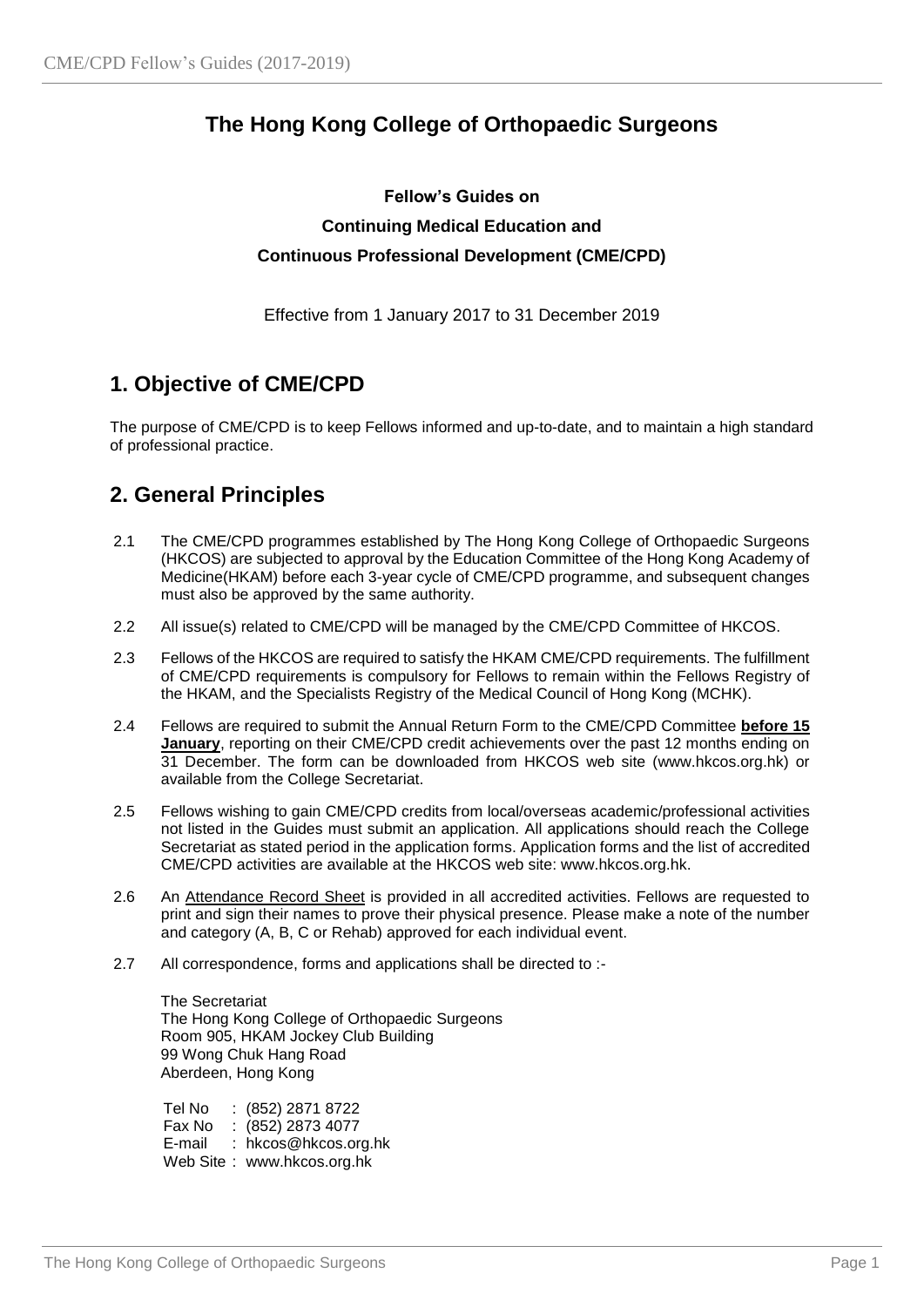# **3. The Cycle**

- 3.1 A cycle of CME/CPD assessment consists of 3 years starting from 1 January 2017 till 31 December 2019.
- 3.2 All new Fellows will commence their first cycle on the first date of the month immediately after their admission to Academy Fellowship. They have to obtain at least 90 CME/CPD points in a 3 years cycle and the first cycle will be counted on a pro-rata basis.
- 3.3 CME/CPD points from one cycle cannot be carried forward to the next cycle.

## **4. CME/CPD Activities**

The status of Categories is determined by the CME/CPD Committee basing on the nature of the programme submitted by organiser of the academic/professional activity. All Formal College Approved Activities (FCAA) are Category A activities and all other non-FCAA activities have to be approved by the CME/CPD Committee with applications as stated in 2.5. The category as well as the number of points awarded are indicated on the Attendance Record Sheet which Fellows sign to indicate their participation. Fellows can claim both passive and active point(s) in a single FCAA but in which the total claim should not be more than the event's principal accreditation.

- 4.1 Passive Participation
	- 4.1.1 Category A points are awarded to academic/professional activities directly related to the practice of Orthopaedics & Traumatology.
	- 4.1.2 Category B points are awarded to academic/professional activities NOT directly related but are relevant to the practice of Orthopaedics & Traumatology. Active CME/CPD accreditation would not be considered by the CME/CPD Committee.
	- 4.1.3 Category C points are awarded to academic/professional activities indirectly related to medical practice subject to the approval of the CME/CPD committee. Active CME/CPD accreditation would not be considered by the CME/CPD Committee.
	- 4.1.4 Category Rehab points are awarded to academic/professional activities directly related to the practice of (Orthopaedic) Rehabilitation.
- 4.2 Active Participation

Active CME/CPD accreditation would not be considered for Category B and Category C activities.

- 4.2.1 Presenting/Chairing in a FCAA
- 4.2.2 Tutor/Lecturer in Clinical Tutorials
- 4.2.3 Self Learning
- 4.2.4 Publication
- 4.2.5 Participation in Quality Assurance and Medical Audit
- 4.2.6 Examiner in Examinations
- 4.2.7 Setting Examination Questions
- 4.2.8 Participation in Interactive Workshop
- 4.2.9 Clinical Attachments
- 4.2.10 Authors/Writers for HKCOS PIC Web
- 4.2.11 Lecturers/Tutors/Table Instructors in College held Basic Orthopaedic Bioskill Workshop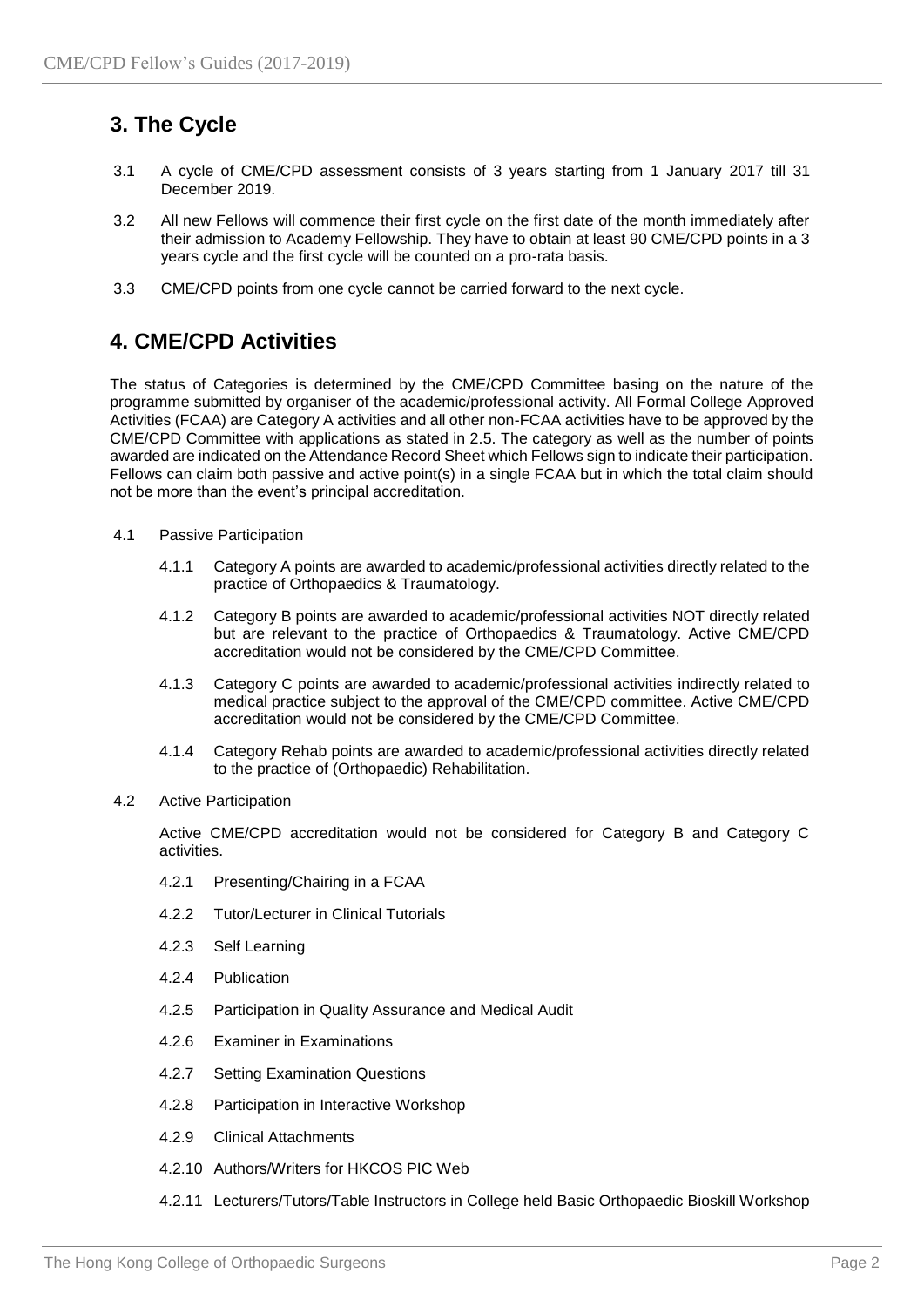## **5. CME/CPD Requirements of the Cycle**

- 5.1 The minimum CME/CPD requirement is 90 points in a 3-year cycle.
- 5.2 The HKCOS recommends Fellows to earn a minimum of 10 points over each calendar year in achieving the entire cycle requirements.
- 5.3 Over a 3-year cycle, not more than 75 points can be awarded for passive participation.
- 5.4 Fellows enrolled in subspecialties approved by the HKCOS must satisfy the CME/CPD requirements as stipulated by individual Sub-Specialty Boards.
	- 5.4.1 Orthopaedic Specialists (those registered with MCHK) are required to have 90 points over a 3-year cycle. No more than 75 points in passive participations in the cycle with which 60 points must come from Category A. Fellows obtaining with trainer status or acting as Rehabilitation Subspecialty Board Member may have additional requirements as listed below:

| Orthopaedic<br><b>Specialists</b> | <b>O&amp;T Trainer</b>                                                                                                                                 | <b>Rehab Trainer/</b><br>Rehab Trainer/<br>Rehab Board Member Board Member | $108T + Rehab$ |  |  |
|-----------------------------------|--------------------------------------------------------------------------------------------------------------------------------------------------------|----------------------------------------------------------------------------|----------------|--|--|
| Basic<br>requirement              | $ \geq 30$ points per year contributing to $\geq 90$ points per cycle (of which no more than<br>75 passive points with 60 points must come from Cat A) |                                                                            |                |  |  |
| <b>Additional</b><br>requirement  | ≧10 points per year contributing to  ≧10 Rehab points per year contributing to ≧  <br>$\geq 40$ points per year                                        | 40 points per year                                                         |                |  |  |

5.4.2 Rehabilitation Specialists (those registered with MCHK) are required to have ≧15 Rehab points per year contributing to ≧90 points per cycle, of which ≧45 points must be Rehab points. Fellows obtaining with trainer status may have additional requirements as listed below:

| <b>Rehabilitation</b><br><b>Specialists</b> | <b>O&amp;T Trainer</b>                                                                                                                      | <b>Rehab Trainer</b>                                                           | IO&T + Rehab<br><b>Trainer</b> |  |  |
|---------------------------------------------|---------------------------------------------------------------------------------------------------------------------------------------------|--------------------------------------------------------------------------------|--------------------------------|--|--|
| Basic<br>requirement                        | $\geq$ 30 points per year contributing to 90 points per cycle (no more than 75 passive)<br>points of which $\geq$ 15 Rehab points per year) |                                                                                |                                |  |  |
| <b>Additional</b><br>requirement            | points per year)                                                                                                                            | ≧10 points per year contributing to ≥ 40 points per year (of which ≥ 15 Rehab) |                                |  |  |

#### 5.5 Passive Participation

- 5.5.1 Passive participation is audience participation in FCAA.
- 5.5.2 The minimum number of point awarded is 1 which is equivalent to one hour or more of audience participation in a FCAA. Fractional points are not normally awarded.
- 5.5.3 Normally, no more than 5 points are awarded for FCAA lasting a full day. No more than 3 points for a half day meeting. No more than 15 points are awarded for participation in a single specified FCAA.
- 5.5.4 No Fellow may claim more than 15 points from any single specified FCAA.
- 5.5.5 A Fellow must obtain proof of participation either by obtaining a certificate of attendance or sign up in the Fellows' Attendance Record Sheet so provided.
- 5.5.6 Evidence of participation need not be submitted during annual CME/CPD return but it must be kept by the Fellow until the current CME/CPD cycle requirement is completely fulfilled.

### 5.6 Active Participation

Active CME/CPD accreditation would not be considered for Category B and Category C activities.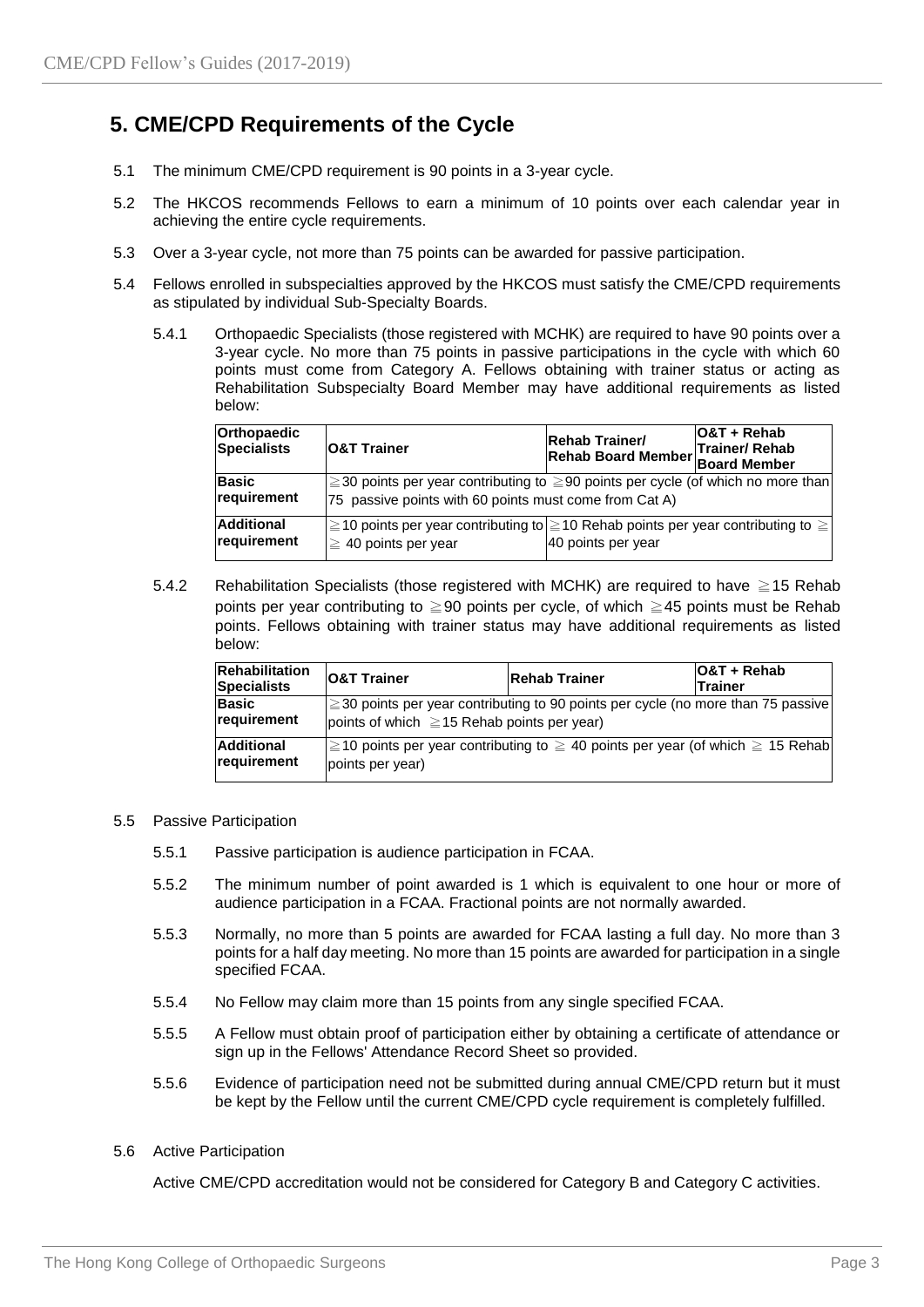## *5.6.1 Presenting/Chairing in a FCAA*

- (i) Fellows will be awarded 1 point for presentation less than 15 minutes; 2 points for presentation more than 15 minutes; and maximum 3 points for presentation more than 30 minutes.
- (ii) To apply points by chairing in a FCAA, Fellows shall submit written documents e.g. summary content or collection/analysis of data.

### *5.6.2 Tutor/Lecturer in Clinical Tutorials*

A Fellow will be awarded 2 points per session for being Tutor in the College Clinical Tutorials.

- *5.6.3 Self Learning*
	- (i) Self learning is restricted to a list of accredited Journals and HKCOS approved elearning CME/CPD programme.
	- (ii) To apply points by journal study, Fellows shall submit a copy of the abstract or summary of the article together with a written comment of no less than 100 words. The article must be published within three years of the year of CME/CPD points claim. One Category A or Rehab point will be awarded for each submission.
	- (iii) For e-learning, normally one Category A point will be awarded for one hour study.
	- (iv) The ceiling for self learning is 15 points per year.

### *5.6.4 Publication*

- (i) Only those related to Orthopaedics & Traumatology are accredited.
- (ii) A publication will accrue CME/CPD points only when the material is published.
- (iii) First page of chapters or scientific papers, poster abstracts or reviewer's reports should be submitted together with the Annual Return Form.

| <b>Type of Publication</b>                                 |                                          | 1st Author   2nd Author | <b>Reviewers</b> | <b>Others</b> |  |
|------------------------------------------------------------|------------------------------------------|-------------------------|------------------|---------------|--|
| <b>Book Chapters</b>                                       | (To be decided by the CME/CPD Committee) |                         |                  |               |  |
| Original Paper in Indexed College<br>Approval Journals     | 10                                       | 5                       |                  | 2             |  |
| Original Paper in Non-indexed<br>College Approval Journals | 5                                        | 3                       |                  |               |  |
| Poster Presentation in approved<br>activities              | 2                                        |                         |                  |               |  |
| <b>PIC Articles</b>                                        | 2                                        |                         |                  |               |  |

- *5.6.5 Participation in Quality Assurance and Medical Audit*
	- (i) Activities such as Mortality and Morbidity meetings, Clinical/Surgical review or audit; Peer review of operative practice, other activities that examine and evaluate the clinical care of patients, are accepted as a form of CME/CPD.
	- (ii) Only those related to Orthopaedics & Traumatology with participation of a minimum of 4 Fellows are accredited.
	- (iii) A Fellow will be awarded 1 point per hour for participation in Mortality and Morbidity meeting. A maximum of 8 points may be awarded per year.
	- (iv) A Fellow must submit a written report on quality assurance and medical audit activities he/she has participated for approval. A maximum of 15 points may be awarded per year.
	- (v) 5 points per cycle is strongly recommended by HKAM so as to maintain a balanced CME/CPD profile with a mix of different activities.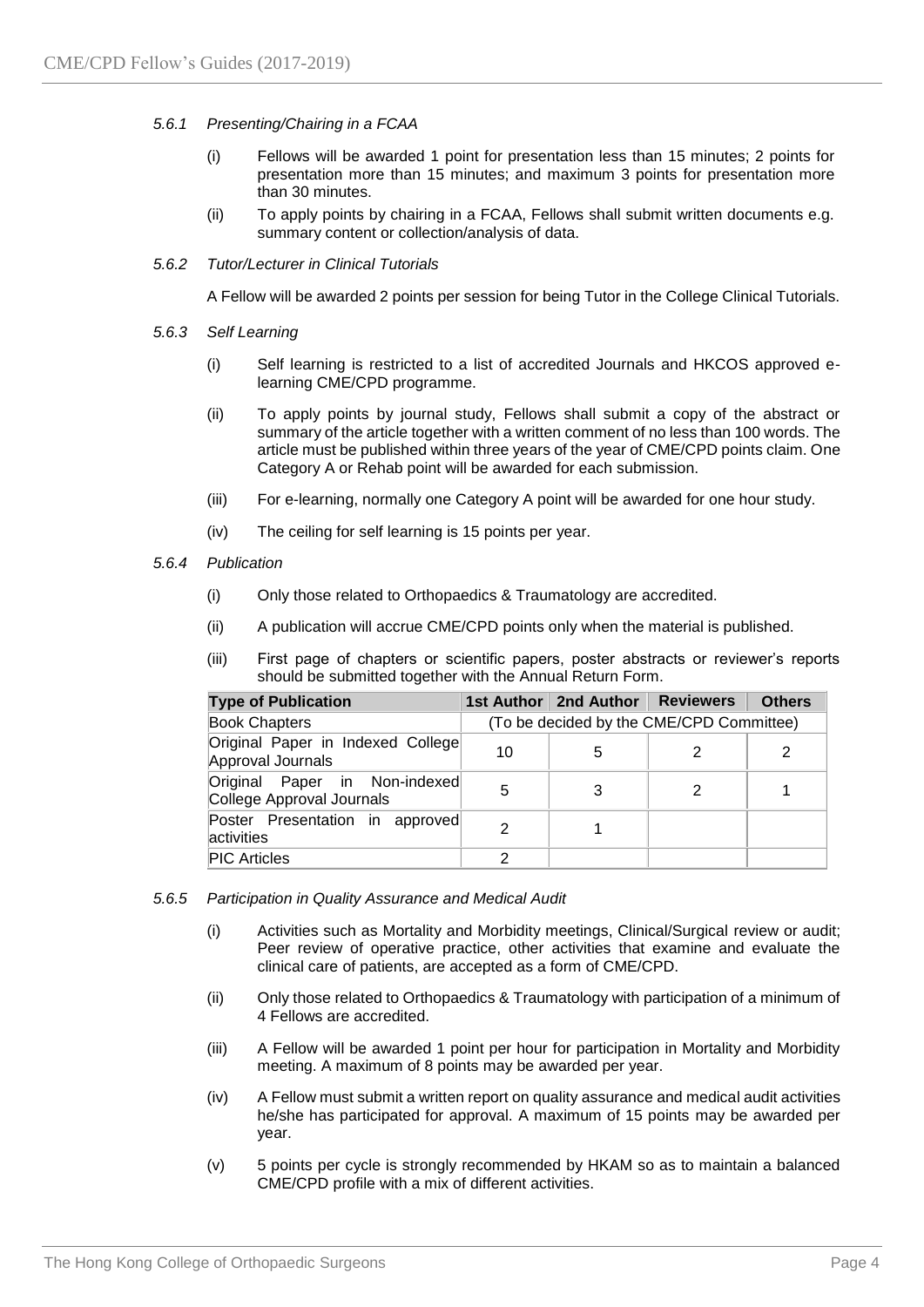### *5.6.6 Examiner in Examinations*

A Fellow will be awarded 10 points as examiner or organiser (organiser refers to the Chief Examiner and the College Censor) in HKCOS Exit Examination and 5 points for Hong Kong Intercollegiate Board of Surgical Colleges Membership Examination.

#### *5.6.7 Setting Examination Questions*

- (i) Only referred to question accepted by Censor/Examination Committee for HKCOS Exit Examination and Hong Kong Intercollegiate Board of Surgical Colleges Membership Examination.
- (ii) Every 3 Multiple Choice Questions (MCQ) accepted by the HKCOS Examination Committee and Hong Kong Intercollegiate Board of Surgical Colleges Membership Examination will be awarded 1 point. 1 Short Answer Question (SAQ) will be awarded with 1 point. Fellows would be certified by the Examination Committee for each CME/CPD point.
- (iii) The certified CME/CPD points can be submitted once across years of a cycle.
- *5.6.8 Participation in Interactive Workshop*

Demonstration or participation in hands-on workshop would be accredited with prior application to CME/CPD Committee.

- *5.6.9 Clinical Attachments*
	- (i) Fellows can apply to the CME/CPD Committee for accreditation of their local or overseas clinical attachment provided that the following criteria are fulfilled.

-Apply to the CME/CPD Committee at least one month before the proposed attachment.

-A report should be submitted for verification after the attachment.

- (ii) The maximal CME/CPD points granted for an activity shall not be more than 15 points.
- (iii) No more than 3 points would be granted for clinical attachment lasting for one month or less.
- *5.6.10 Authors/Writers for HKCOS PIC Web*

Fellows will be awarded 2 points per each article approved and accepted to post on the HKCOS PIC Web by the Public Information Committee.

- *5.6.11 Lecturers/Tutors/Table Instructors in College held Basic Orthopaedic Bioskill Workshop*
	- (i) Lecturers/Tutors will be awarded 1 point for lecturing/tutoring less than 15 minutes; 2 points for more than 15 minutes; and 3 points for more than 30 minutes.
	- (ii) Table Instructors will be awarded 1 point for a half day workshop and 2 points for a full day workshop.

## **6. Exemption**

- 6.1 There is NO exemption for all active fellows. Fellows practising locally or overseas are treated alike.
- 6.2 Inactive Fellows who are no longer in active clinical practice should submit a written declaration to the HKAM / HKCOS to apply exemption from CME/CPD requirements.
- 6.3 A Fellow who falls behind CME/CPD because of acute/prolonged illness or permanent disability can be exempted from the CME/CPD requirements, on condition that he is not in active practice. An illness can be accepted as "prolonged illness" provided a sick leave of at least 6 months has